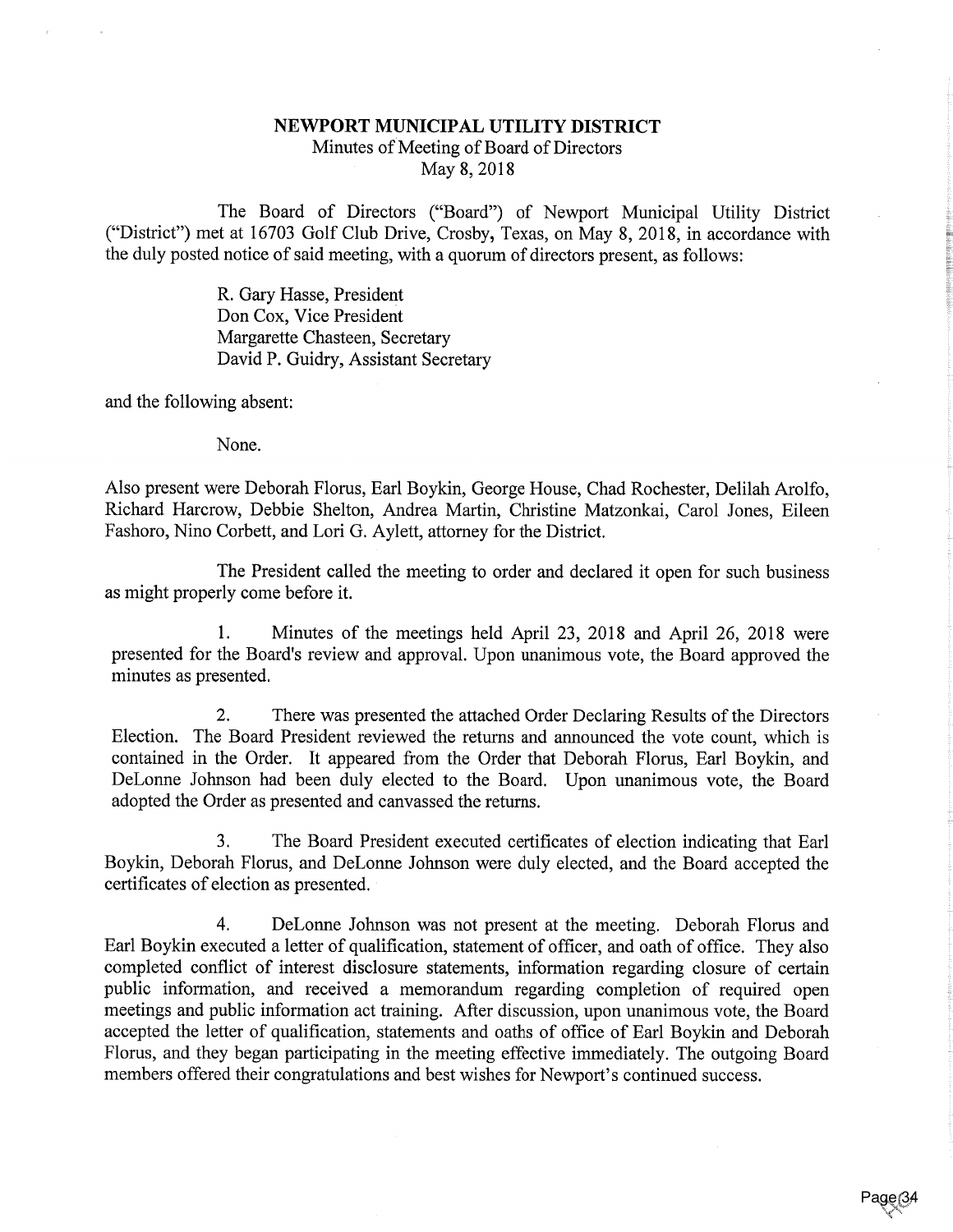5. The Chair announced the need for election of officers. By acclamation, Earl Boykin was designated as the Vice President of the Board. By acclamation, Deborah Floms was designated as Assistant Secretary to the Board.

6. The Board reviewed customer service inquiries. Don Cox addressed the Board and stated that he had given a lot of thought to the District's reimbursement policies. It was his opinion that the District should conduct a bond election.

7. The Board discussed replacement of parks all-terrain vehicles. Rich Harcrow noted that the two original ATV mules are eight years old. The clutches need to be replaced, and it was his opinion that the equipment has reached the end of its useful life. In response to a question from the Board, the operator noted that their office keeps track of maintenance on this equipment, makes sure the oil is changed, and that all necessary maintenance is performed. The operator presented a quote from Kawasaki for purchase of the two mules, including trade in of the two old mules, for a total price of \$23,016. Upon unanimous vote, the Board approved the purchase of the parks equipment based upon the proposal provided.

8. The Board held a brief workshop on the bond election. The attorney provided a copy of the remaining bond capacity projections dated April, 2018 prepared by District engineer David Kasper. The District has current voted bond capacity of \$19,815,000. A bond application has been submitted to TCEQ for approval, and after issuance of those bonds, the District will have \$15,590,000. There are other completed projects that have not yet been placed in a bond application, including Newport Court, Seven Oaks South Engineering, and costs and interest, Newport Section Nine, Newport Section Four re-plat, Newport Section Eight replats three and four, and Newport Section Four re-plat four. If bonds were issued for those projects, it is estimated that the District would have remaining voted authority of \$10,170,000. The engineer is estimating \$1,500,000 for construction of a wastewater treatment plant levee and \$4,780,000 for a wastewater treatment plant expansion. If bonds are issued for those projects in 2019, the District will have remaining voted authority of \$2,950,000. The District has also made commitments to reimburse Newport Point for lift station, force main, and water line improvements to serve the defined area. If these bonds are issued, the District will have no remaining voted authority. The District has also entered into reimbursement agreements for Newport Section Seven and the Rochester Golf Club tract, and the engineer estimates that it will take about \$5,000,000 to develop those tracts. In addition, the District has in-District developable tracts, and the engineer's cost of developing those tracts is \$2,770,000. In summary, if all in-District projects were funded, the District would need additional voter authorization of \$8,850,000. That does not include any money for other District projects. Director Hasse noted that the District's infrastructure is aging, and the District should address its inflow and infiltration problems.

Christine Matzonkai of the operator's office gave a review on status of various FEMA repair projects and ongoing mitigation efforts after Harvey. The District has applied for funding from FEMA both to repair the damages incurred during Hurricane Harvey and for mitigation projects to prevent future damage. The operator is working with Harris County Flood Control, FEMA representatives, and representatives from the attorney's office to proceed forward with mitigation. Delilah Arolfo reported that her office had been able to recover over \$500,000 from the insurance carrier for damages sustained due to the hurricane. The attorney

 $\overline{2}$